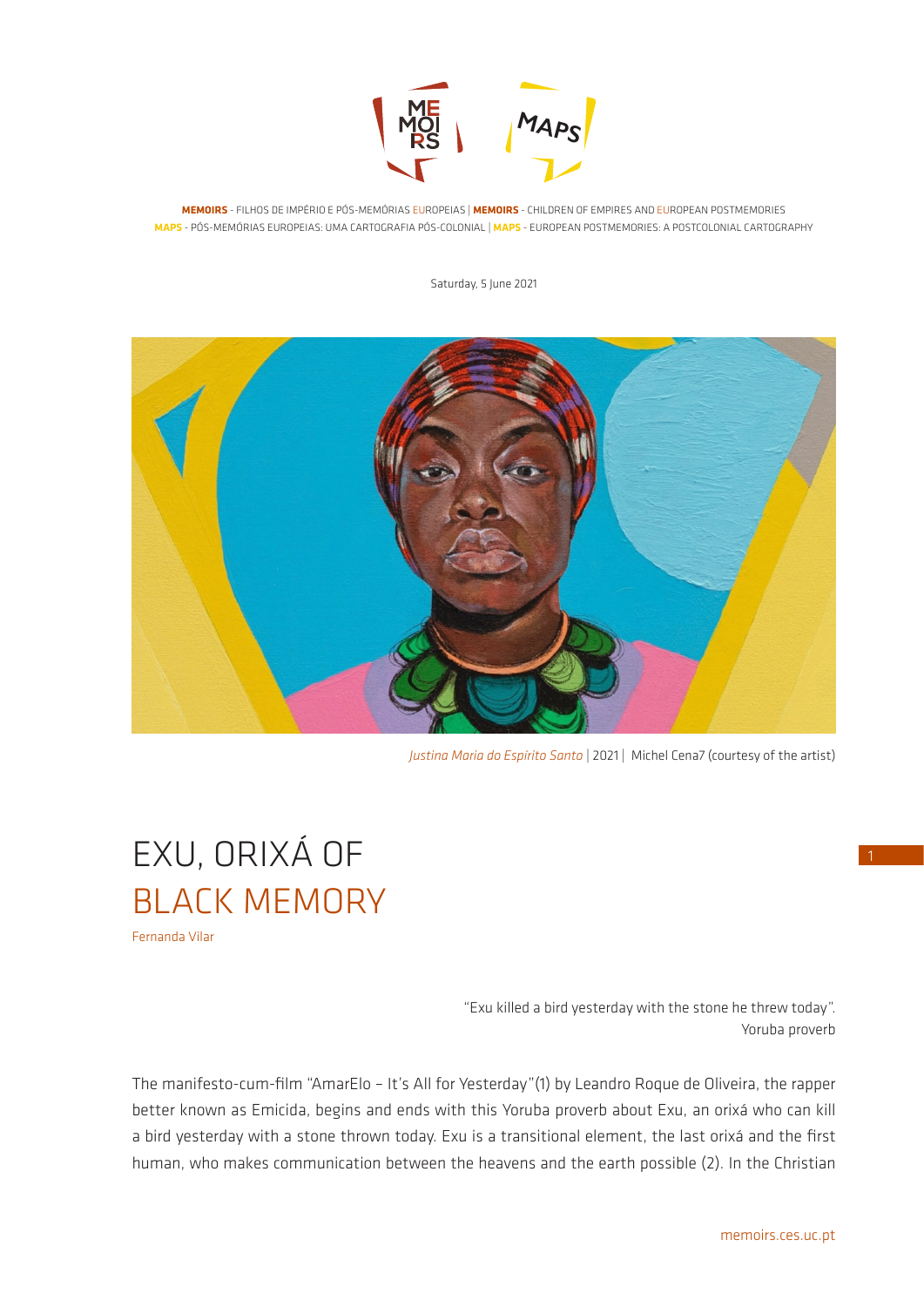

## **EXU, ORIXÁ OF BLACK MEMORY**

Brazilian imagination, Exu is interpreted as the devil. However, in another narrative, different to the Official History of Brazil, Exu reinvents memory to rewrite the history of Brazil from the perspective of black people. The film condemns the damage done by slavery, and by abolition without reparations, as well as the politics of whitening that has been responsible for perpetuating a racial chasm in the Brazilian population.

Emicida brings the agents of Brazilian transformation to the stage of the Municipal Theatre in São Paulo, which almost a hundred years ago staged the aristocratic Modern Art Week of 1922. These are people who inherit a past that is salvaged by Exu. Those who are rescued live on the *quebradas* (the urban peripheries) and find platforms for speaking and mobilizing in street art, rap and poetry battles. They are people who struggle to have their rights protected in law: the LGBTQI+ community, women and people racialized as non-white—all those who carry in themselves the intersectionality of the vulnerable citizen.

To understand the contemporary debate over race in Brazil, it is worth seeing the recent #BLM movement through the Dunning-Kruger effect, a "phenomenon that leads individuals who have little knowledge about a subject to believe they know more than others who are better equipped, meaning that they take wrong decisions and achieve unwarranted results – rendering them incapable of recognizing their own errors" (3). Rather than saying, through the hashtag #BLM, "the police should suffer the consequences of their actions", #BLM showed people the magnitude of the problem of police violence against black people in various countries around the world. Groups of people who do not suffer this kind of violence have learnt how many black lives are lost through the disproportionate use of force by police when they come upon black bodies. Exu moves between that which we did not want to see for so long and that which cannot any longer be denied. Exu is #BLM.

Still, today, condemning sexism or racism in Brazil is dismissed in heated online debates as "mimimi"; a popular term for an unnecessary complaint. The internet gives us the response to this discource in the singular language of a meme (4): "mimimi is when it marks someone else's skin and not yours". The years of public policies of affirmative action and redistribution of income have enabled the oppressed classes to address their place in society and the structural problems that affect their existence. However, on perceiving the problems of society, it is perception itself that becomes the problem (5). The privileged see a threat in others' freedom and scream back at every demand for justice: "Exu, Get out!"

The cultural, academic, community and media productions of recent years in Brazil no longer allow us to pretend that we do not know. On the 29<sup>th</sup> of March 2021, the *[Enciclopédia negra: biografias afro-](file:///Enciclopédia%20negra/%20biografias%20afro-brasileiras)*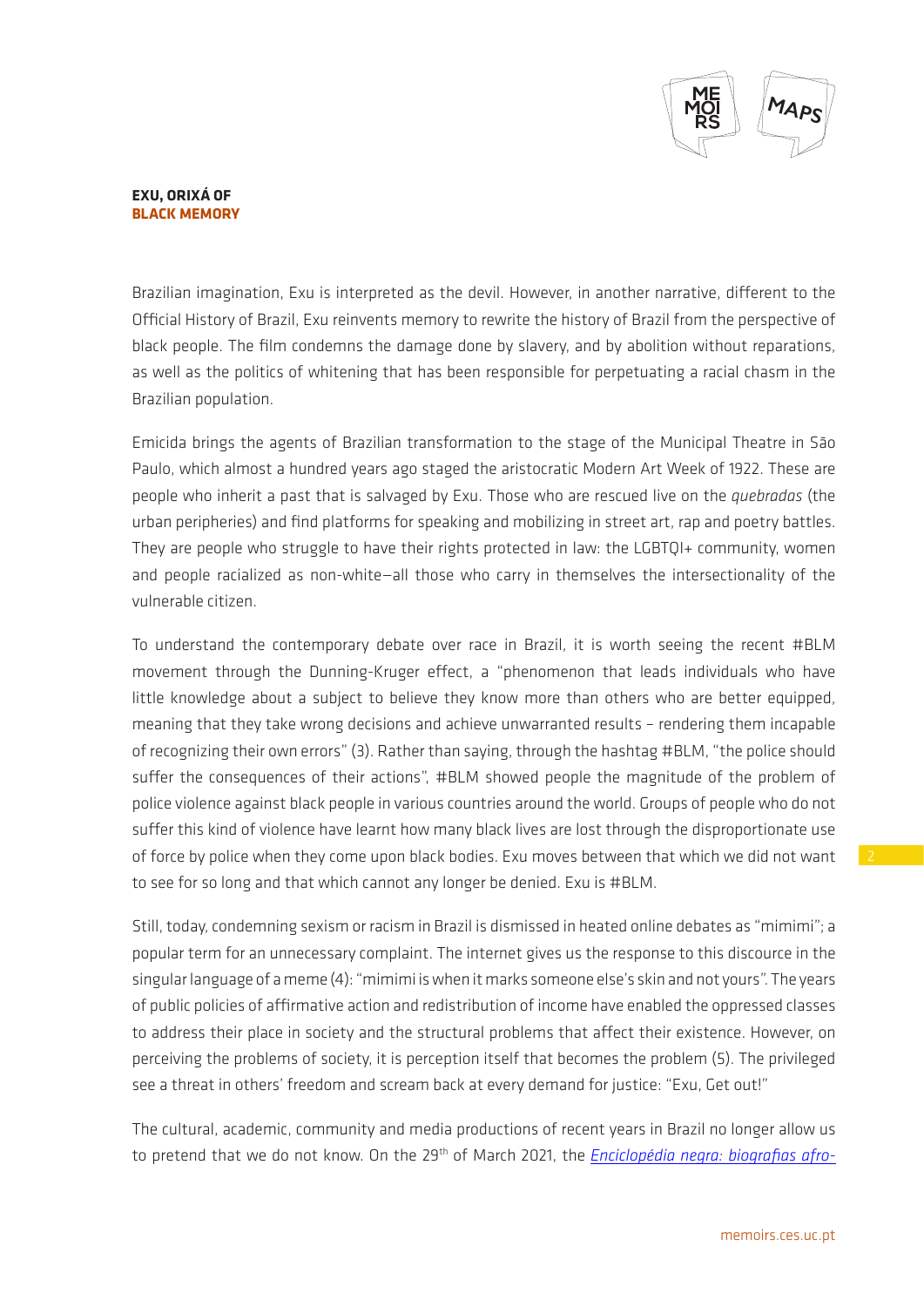

## **EXU, ORIXÁ OF BLACK MEMORY**

*[brasileiras](file:///Enciclopédia%20negra/%20biografias%20afro-brasileiras)* [Black encyclopedia: Afro-Brazilian biographies], by Flávio Gomes, Lilia Schwarz and Jaime Lauriano came out. These three intellectuals have written and rewritten the trajectories of 550 people who made their mark on Brazil. The book recounts the work and practice of both well known and little known black personalities. Some of them are imaginary portraits, asserting a space of existence within the broader history of Brazil. Exu illumines and inspires.

A new collection organized by Julio Ludemor, *Carolinas: a nova geração de escritoras negras brasileiras* [Carolinas: the new generation of black Brazilian women authors], celebrates the Brazilian literary achievement of Carolina Maria de Jesus, author of the famous *Quarto de despejo* (1960) [published in English as *Child of the Dark: The diary of Carolina Maria de Jesus*]. The collection includes 180 black writers, drawn from online meetings promoted through 2020 by the Festa Literária das Periferias (Flup) [The Literary Festival of the Peripheries]. It is Exu writing stories.

On the literary scene, there is the award-winning work *Torto Arado* (2019), by the writer Itamar Vieira Junior who, in spite of having received almost unanimously positive critical and public reception, was the target of a provocative critique by the journalist [Fabiana Moaraes](https://www.quatrocincoum.com.br/br/colunas/critica-cultural/os-ardis-da-unanimidade), who wrote in a tweet: "*Torto Arado* is a good book, but: a lot of the enthusiasm comes from the publishing market, which draws attention to work that appeazes guilty white consciences (remembering here Allan da Rosa/Baldwin). The excess of didacticism is troubling. Sometimes it seems like a lesson for light skinned people". The author responded with a reflection on racism, literature and the recent proliferation of black authors in Brazilian publishing. Exu provokes dialogues and debates.

The documentary ["Dentro da minha pele",](file:///Users/nsg/Documents/NSG_temp/MEMOIRS_temp/MEMOIRS_newsletter/MEMOIRS_newsletters/MAPS_MEMOIRS_newsletter_/MAPS_MEMOIRS_newsletter_133_FV/No%20cenário%20literário,%20temos%20ainda%20a%20obra%20galardoada%20%20Torto%20Arado%20(2019),%20do%20escritor%20Itamar%20Vieira%20Junior%20que,%20apesar%20de%20ter%20recebido%20uma%20recepção%20positiva%20quase%20que%20unanime%20da%20crítica%20e%20do%20público,%20foi%20alvo%20do%20difícil%20trabalho%20de%20crítica%20divergente%20da%20jornalista%20Fabiana%20Moraes%20,%20que%20escreveu%20em%20um%20Tweet:%20) [Inside my skin] by Toni Venturi and Val Gomes, was released in 2020. Its premise is to reveal "the structural racism that impregnates family relationships and work contexts, and constructs the subjectivity of white and black people" (6). To achieve this, thinkers, musicians, singers, instrumentalists and slam poets gave testimonies to show the scale and impact of racism in their lives. The film's didactic message was accompanied by story-telling. It is an important document of the contemporary situation in Brazil and the consequences of many years without resolution. Exu offers resolution, through time.

These five recent Brazilian productions illustrate the work of Exu: more than subverting time, they reinterpret the past, teaching us that things can be interpreted differently from different perspectives. They discomfort us, and bring forward new material to reflect upon. They allow us to imagine how it is that we can kill a bird yesterday with a stone that we throw today. Through these works, Exu offers "valuable solutions so that tomorrow will not just be yesterday with a different name" (7).

memoirs.ces.uc.pt